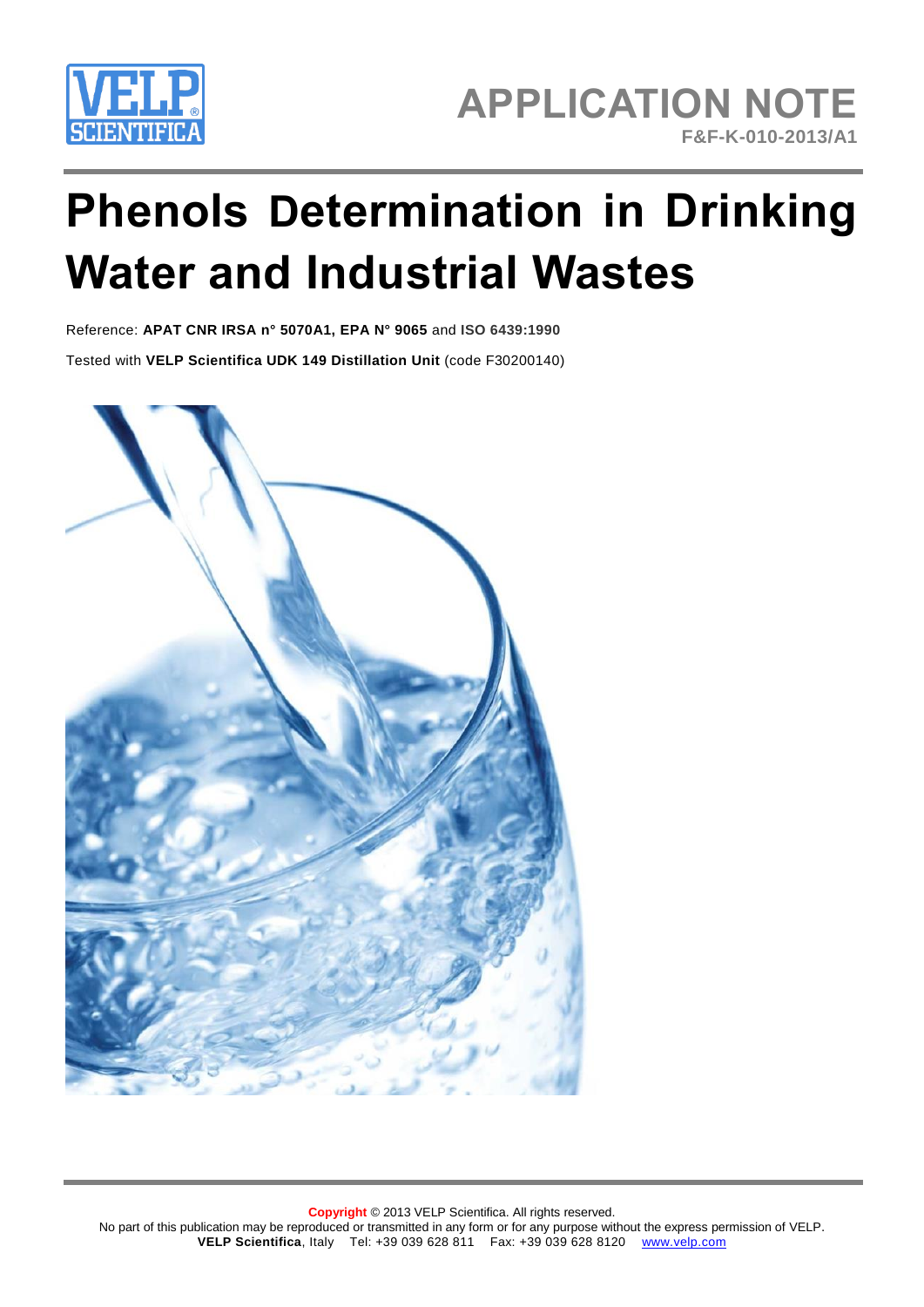

# **Introduction**

Phenolic chemicals are of growing concern as water pollutants with their very low taste and odor thresholds, high persistence and toxicity. The compounds exist both in raw water and in treated water.

Although phenols can be quickly dispersed in the air, they may persist in water for a week or more.

Furthermore, phenols that remain in soil may be degraded by bacteria or other microorganisms.

In particular, chlorophenols are dangerous to human health even when they are present in water at low concentrations .

The determination of phenols is one of the routine analysis in order to assess the quality in drinking and ground water and in domestic and industrial wastes, even at low concentration (0.005-0.100 mg /l phenols).

The method described allows the phenols determination by steam distillation, followed by a colorimetric reaction with 4 aminoantipyrine.

#### **Equipment**

- Photometer for use at 460 nm
- 50 mm glass cuvette
- pH meter
- 500 ml volumetric flasks
- 500 or 1000 ml separatory funnels
- Filter papers

#### **Chemicals**

- Distilled water Type II, previously boiled and cooled
- Aminoantipyrine solution: dissolve 2 g of 4-aminoantipyrine in 100 ml of distilled water
- Potassium ferricyanide solution: dissolve 8 g of  $K_3Fe(CN)_6$  in 100 ml of distilled water
- Ammonium chloride solution 2%: dissolve 20 g of NH4Cl in 1000 ml of distilled water
- Ammonia 25 %
- Concentrated phenol solution (1000 mg/l): dissolve 250 mg of phenol in 250 ml of freshly boiled and cooled distilled water
- Diluted phenol solution (10 mg/l): dilute 2.5 ml of the concentrated phenol solution to 250 ml
- Chloroform, analytical grade

#### **Sample**

Phenols standard solution, 0.005 mg/l concentrated.

#### **Procedure**

The phenols quantification requires 4 steps:



**Copyright** © 2013 VELP Scientifica. All rights reserved.

No part of this publication may be reproduced or transmitted in any form or for any purpose without the express permission of VELP. **VELP Scientifica**, Italy Tel: +39 039 628 811 Fax: +39 039 628 8120 www.velp.com